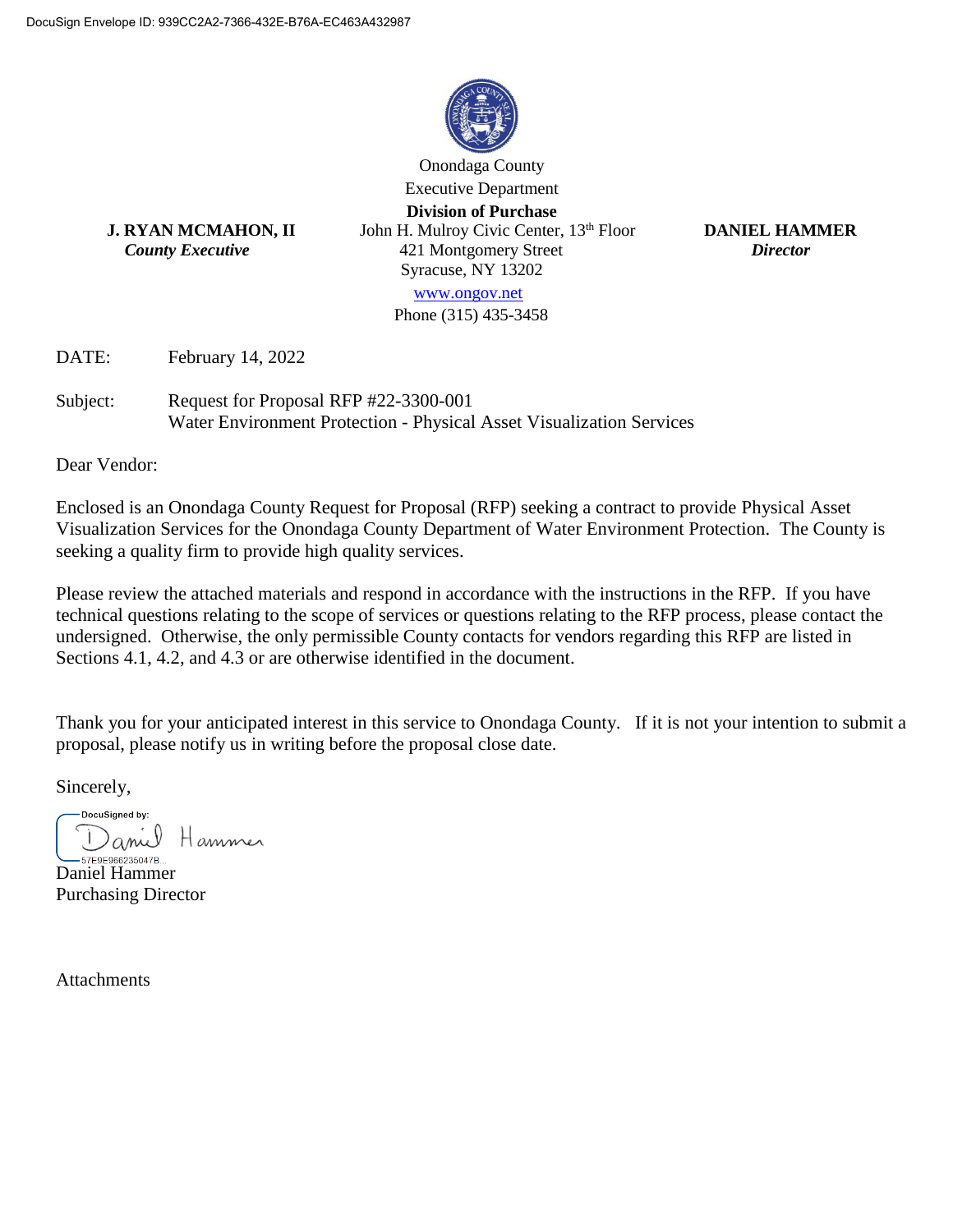# **1. INTRODUCTION AND INSTRUCTIONS**

- 1.1. RFP Certification: Pursuant to the provisions of New York State General Municipal Law, the Onondaga County Division of Purchase certifies the services required are not subject to competitive bidding under the professional service exemption and Onondaga County Purchasing rules require selection of services through a Request for Proposal process.
- 1.2. Schedule of Events. The schedule of events set out herein represents the County of Onondaga's best estimate of the schedule that will be followed. However, delays to the procurement process may occur which may necessitate adjustments to the proposed schedule. If a component of this schedule, such as the close date, is delayed, the rest of the schedule may be shifted as appropriate. Any changes to the dates up to the closing date of the RFP will be sent out as an official, written addendum prior to the closing date of this RFP. After the close of the RFP, the County reserves the right to adjust the remainder of the proposed dates, including the dates for evaluation, negotiations, contract award and the contract term on an as-needed basis with or without notice.

| <b>Release Date:</b>                                       |     | 02/14/22 Proposal Submission Deadline: 03/14/22 |            |
|------------------------------------------------------------|-----|-------------------------------------------------|------------|
| Pre-Proposal Meeting:                                      | N/A | Expected Award Date:                            | TBD        |
| Final Date for Submission of Questions:                    |     | 02/24/22 Expected Contract Start Date:          | <b>TRD</b> |
| Addendum Answering all Questions Issued by County 02/28/22 |     |                                                 |            |

- 1.3. Submission of Proposals
	- 1.3.1. Sealed Proposals, (one (1) original and one (1) electronic copy in the form of a compact disk or flash drive), shall be submitted to the Onondaga County Division of Purchase the John H. Mulroy Civic Center, 421 Montgomery Street, 13<sup>th</sup> Floor, Syracuse, New York, no later than 4:00 p.m., March 14, 2022. Note: Packages not containing the required number of copies will be rejected.
	- 1.3.2. No proposal will be considered which is not accompanied by pricing as requested and signed by an authorized official of the firm.
	- 1.3.3. Proposals must be received on or before the time and date specified. Proposals received after the time specified will not be considered and will be returned unopened.
	- 1.3.4. Proposal information is restricted and not publicly available until after the award of the Contract.
	- 1.3.5. Responses to this RFP may require that potential vendors include corporate information that is proprietary. All RFP materials are subject to the Federal and State Freedom of Information Laws, unless marked in advance as proprietary. You may NOT protect the entire RFP response or the pricing pages as proprietary. Should a request be filed to view the RFP responses, all material marked proprietary will be redacted. Should additional justification be required to protect a section, it will be the vendor's responsibility to qualify the section under the proprietary exemption. The County reserves the right to release sections which as a matter of law do not meet the standard to be exempted, regardless of how they were marked by the vendor.
- 1.4. Modifications or Withdrawal of Proposal A proposal that is in the possession of Division of Purchase may be altered by a letter bearing the signature or name of the authorized person, provided it is received PRIOR to the date and time of the opening. Fax, telephone or verbal alterations will not be accepted. A proposal that is in the possession of the Division of Purchase may be withdrawn by the vendor up to the time of the opening. Failure of the successful Vendor to furnish the service awarded, as a result of this advertisement, shall eliminate the Vendor from the active Vendors list for a period of time as determined by the Purchasing Director.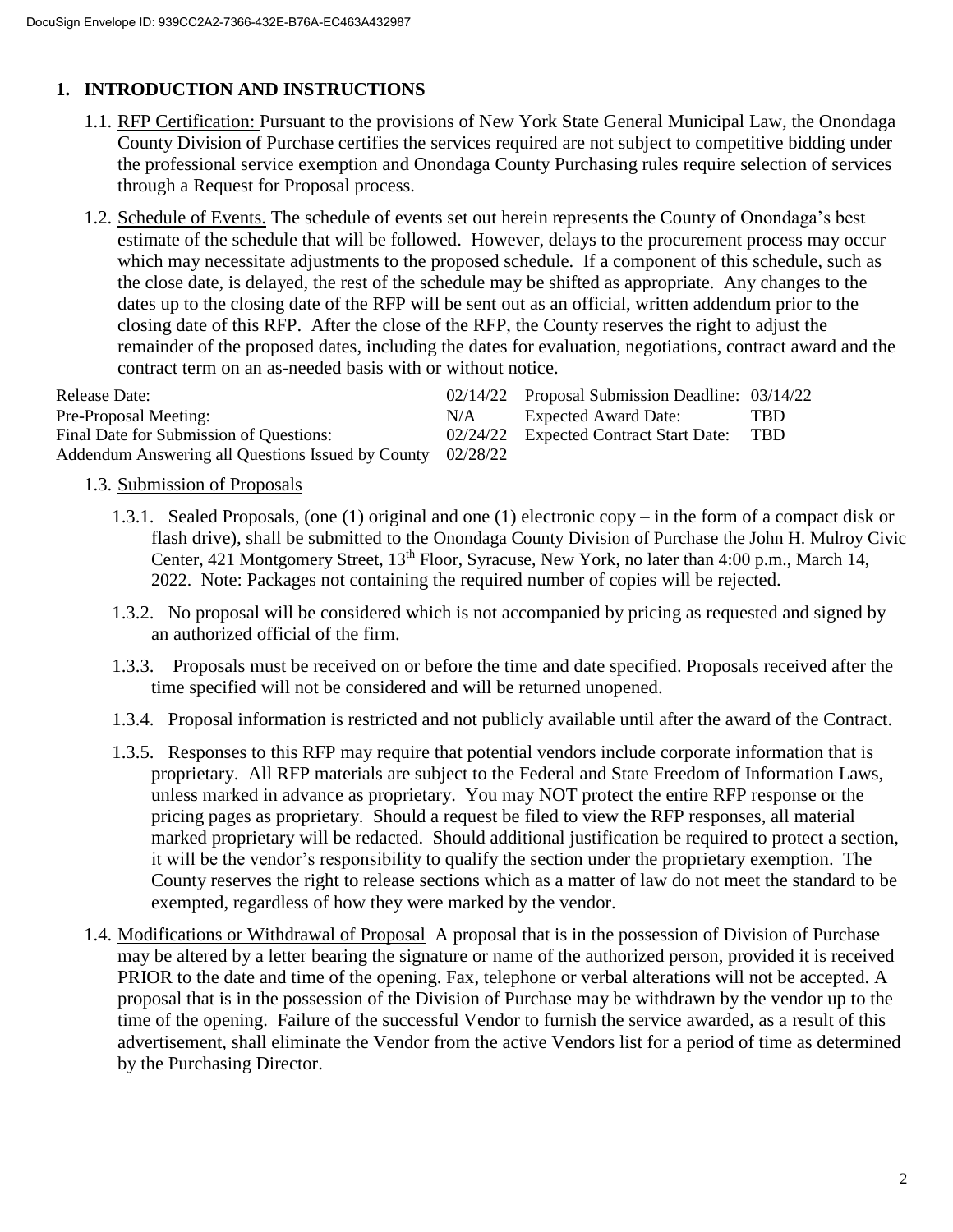#### 1.5. Award and Contract Information

1.5.1. Onondaga County encourages its contractors to make every good faith effort to promote and assist the participation of New York State Certified Minority and Women-owned Business Enterprises (M/WBE) as subcontractors and suppliers. MWBE and EEO compliance and participation will be a priority in evaluating responses to this RFP.

Onondaga County requires all respondents to this RFP for professional services: (1) to be a certified MWBE prime contractor, or (2) to subcontract services and/or purchase supplies from a MWBE partner (or MWBE Partners) sufficient so that not less than 30% of the total value of the work and supplies purchased by the County from your company, or, if such 30% requirement is unattainable, to submit a written explanation for why the 30% requirement is unattainable, along with a description of any attempted efforts to meet the 30% requirement. The County will consider M/WBE contractors that have applied for New York State Certification. Onondaga County will consider on a case by case basis City of Syracuse or other M/WBE certifications your company has attained.

Suppliers that submit proposals in response to this RFP will be required to submit a conceptual plan identifying the services and / or supplies that will be subcontracted or purchased, respectively, from your identified M/WBE partners.

- 1.5.2. The Vendor also agrees that should this firm be awarded a Contract, Vendor will not discriminate against any person who performs work hereunder because of age, race, color, sex, creed, sexual orientation, national origin, or disability.
- 1.5.3. The Vendor expressly warrants to the County that it has the ability and expertise to perform its responsibilities hereunder and shall use the highest standards of professional workmanship.
- 1.5.4. Onondaga County reserves the right to reject any or all proposals, to waive any informality or technical defect in the proposals, or to award the contract in whole or in part, if deemed to be in the best interest of the County to do so.
- 1.5.5. The successful Vendor will be required to enter into and sign a formal Contract with the County with reasonable adjustments acceptable to the County. This RFP and the response of the successful vendor will become a part of the Contract and will be in effect for the duration of the contract period. The Contract language will control over any language contained within this RFP that conflict with the signed and fully executed Contract.
- 1.5.6. The successful Vendor shall comply with the Americans With Disabilities Act.
- 1.5.7. Onondaga County will make this contract available to all municipalities, subject to eligibility under state law. Contractors can provide substantially the same goods and services under the same terms and conditions detailed in the RFP, provided local law permits and the requesting municipality makes their own payment arrangements. The vendor may not increase the price on the contract but may negotiate a reduction. Onondaga County is not responsible for determining a municipality's ability to piggyback, and that right is reserved exclusively to local counsel. Although extension of the contract to additional municipalities is optional for the vendor, providing this service is a priority for the County.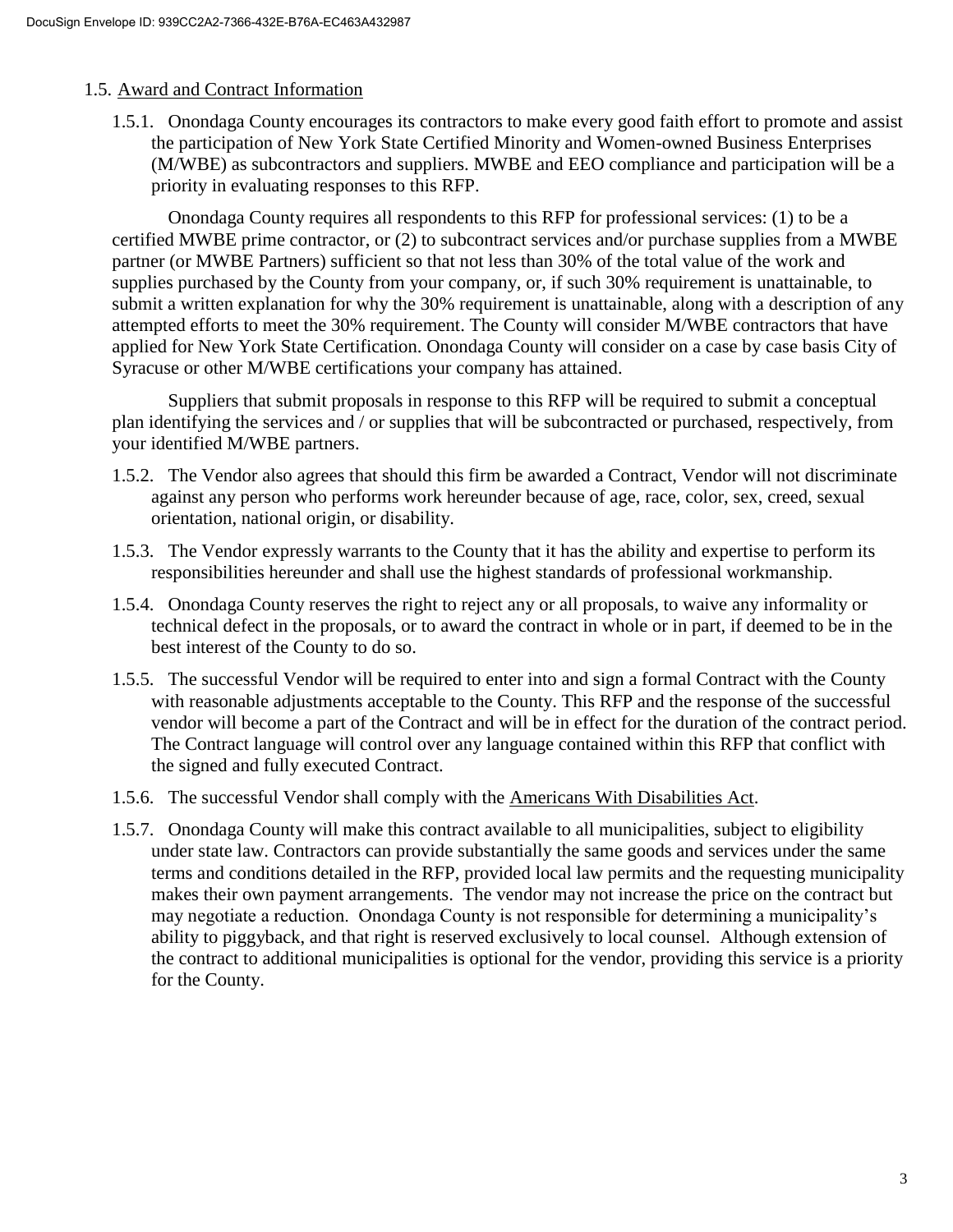

Onondaga County Executive Department **Division of Purchase**

**J. RYAN MCMAHON, II** John H. Mulroy Civic Center, 13th Floor**DANIEL HAMMER**  *County Executive* 421 Montgomery Street *Director* Syracuse, NY 13202

[www.ongov.net](http://www.ongov.net/)

Phone (315) 435-3458

#### **REQUEST FOR PROPOSAL**

#### **TITLE: Physical Asset Visualization Services NUMBER: #22-3300-001**

#### **CLOSING DATE AND TIME: March 14, 2022, 4:00 P.M.**

#### **DELIVER TO: Onondaga County Division of Purchase, address above**

In compliance with the RFP specifications and the Conditions of Proposing, I, the undersigned, offer and agree to furnish any or all materials and/or services upon, which prices are offered, at the price set opposite each, to the County within the time specified. I certify that this proposal is made without prior understanding, agreement, or connection with any corporation, firm, or person submitting a proposal for the same materials, supplies, equipment, or services and is in all respects fair and without collusion or fraud. I understand collusive bidding is a violation of state and federal law and can result in fines, prison sentences, and civil damage awards. I agree to abide by all conditions of the proposal and certify that I am authorized to sign this proposal for the Offeror.

By my signature, below, Contractor subscribes and Contractor affirms as true under penalties of perjury the following statement:

> By submission of this bid, each bidder and each person signing on behalf of any bidder certifies, and in the case of a joint bid each party thereto certifies as to its own organization, under penalty of perjury, that to the best of its knowledge and belief that each bidder is not on the list created pursuant to paragraph (b) of subdivision 3 of section 165-a of the state finance law.

Name and Address of Record:

|                            | Title of Authorized Person<br><u>Land Communication</u>                                        |
|----------------------------|------------------------------------------------------------------------------------------------|
|                            | Receipt of Addenda Nos. _______ is hereby acknowledged. (Where none received, place the figure |
| $(0)$ Zero in this space.) | NO LATE PROPOSALS WILL BE ACCEPTED                                                             |

#### **NO LATE PROPOSALS WILL BE ACCEPTED**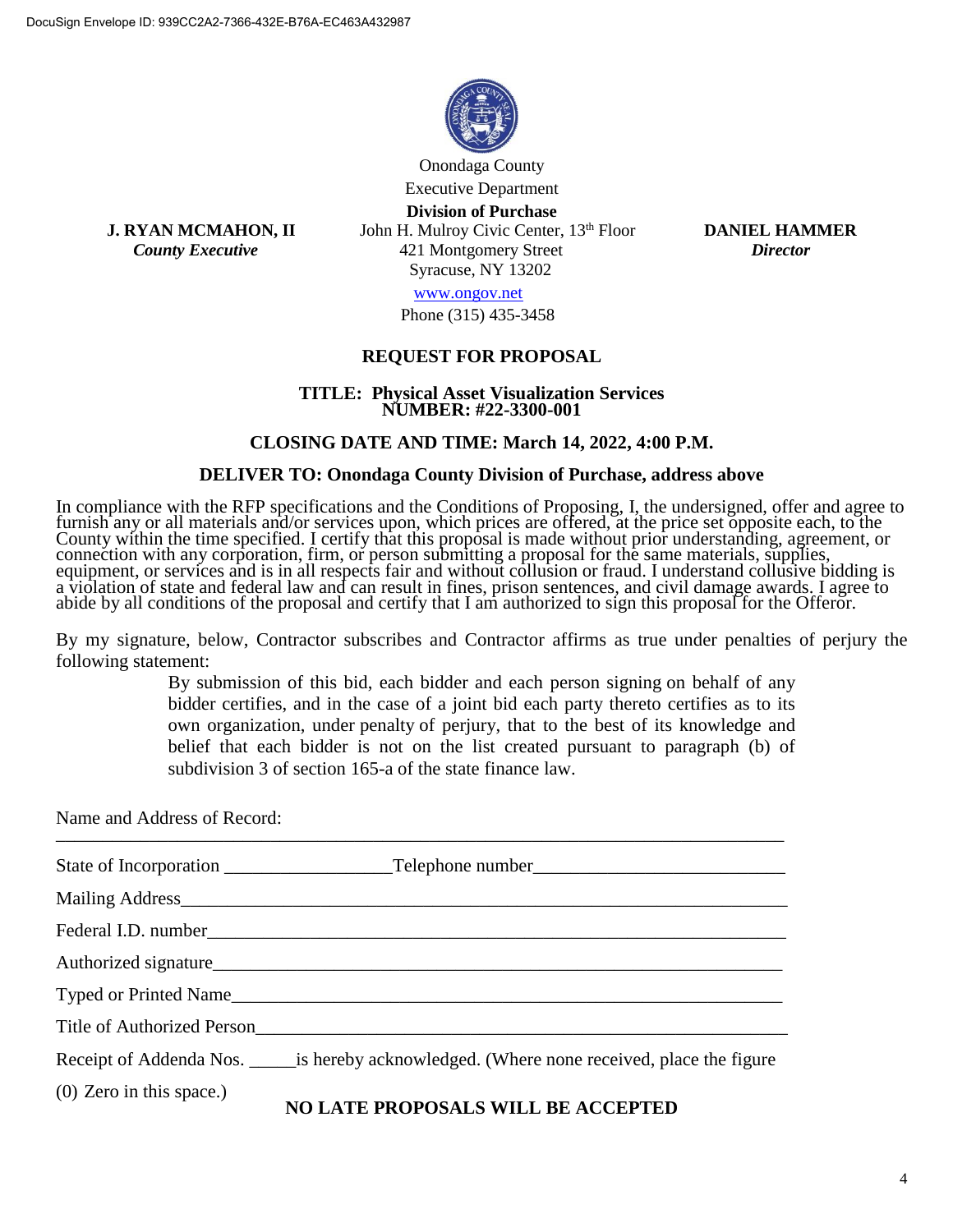### **PREVENTION OF SEXUAL HARASSMENT**

Section 201-g of the New York State Labor Law requires employers to adopt a sexual harassment prevention policy, make such policy available to its employees, and provide sexual harassment training to its employees, consistent with model policies, guidance, and regulations developed by the New York State Department of Labor. [\(https://www.ny.gov/combating-sexual-harassment-workplace/employers\)](https://www.ny.gov/combating-sexual-harassment-workplace/employers)

By submission of this bid, each bidder and each person signing on behalf of any bidder certifies, and in the case of a joint bid each party thereto certifies as to its own organization, under penalty of perjury, that the bidder has and has implemented a written policy addressing sexual harassment prevention in the workplace and provides annual sexual harassment prevention training to all of its employees. Such policy shall, at a minimum, meet the requirements of section two hundred one-g of the labor law.

Such certification is consistent with the requirements of New York State Finance Law Section 139-L, which provides that **a bid shall not be considered for award nor shall any award be made to a bidder who has not completed this certification**; provided, however, that if the bidder cannot make the foregoing certification, such bidder shall so state at the time of bid submission and shall furnish with the bid a signed statement which sets forth in detail the reasons therefor.

By signing below, this bid shall be deemed to have been authorized by the board of directors of such bidder, and such authorization shall be deemed to include the signing and submission of such bid and the inclusion therein of such statement as the act and deed of the corporation.

Under penalty of perjury, by signing below, I submit this bid on behalf of the firm, and certify that the firm has and has implemented a written policy addressing sexual harassment prevention in the workplace and provides annual sexual harassment prevention training to all of its employees.

\*\*\*\*\*\*\*

Firm Name: \_\_\_\_\_\_\_\_\_\_\_\_\_\_\_\_\_\_\_\_\_\_\_\_\_\_\_\_\_\_\_\_ Date: \_\_\_\_\_\_\_\_\_\_\_\_\_\_\_\_\_\_\_\_\_\_\_\_\_

Signature of Authorized Person:

Printed Name and Title of Authorized Person:

# **REQUEST FOR PROPOSAL TITLE: Physical Asset Visualization Services NUMBER: #22-3300-001**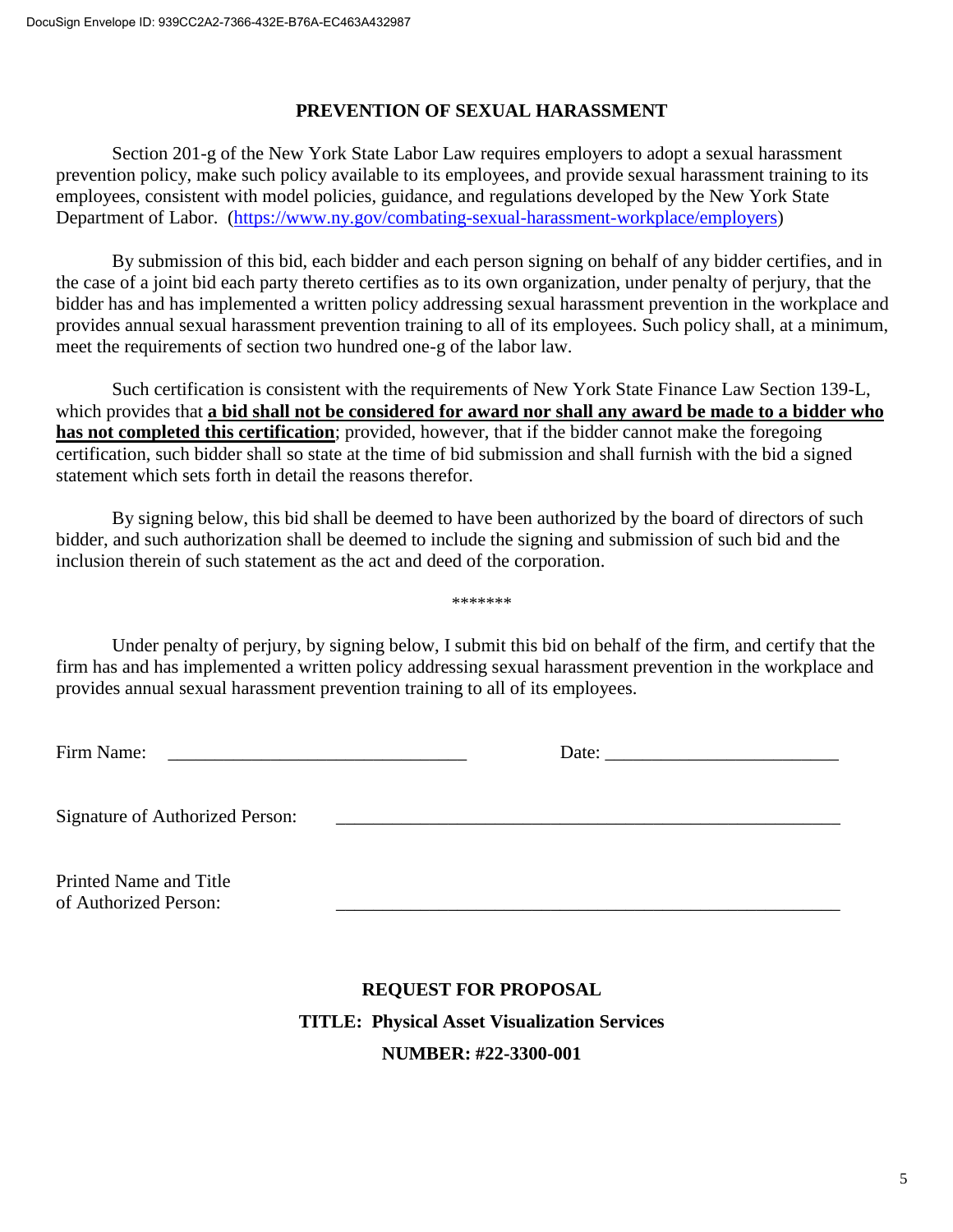### 2. **ONONDAGA COUNTY GREEN AND SUSTAINABLE PRACTICES**

Sustainable Practices: It is the goal of Onondaga County to limit its carbon footprint and the environmental impact of its activities through its carbon calculator by achieving 1% each year over the next 25 years. If contractor participates in any sustainable practices such as but not limited to alternative fuels in contractor vehicles, recyclable materials used in advertising, or sustainable features at any support facilities, please include them here for consideration. County may consider high priority sustainability solutions of the contractor after reviewing full and compliant responses to inquiries made in the RFP.

# **3. PROPOSAL SUBMITTAL**

- 3.1. Original Proposal The complete proposal must be submitted in a sealed package with one (1) original and one (1) electronic copy, prior to the opening date and time. All proposals shall be marked Physical Asset Visualization Services, #22-3300-001. Vendors shall include all documents necessary to support their proposal in the sealed package. Vendors shall be responsible for the delivery of proposals during business hours to the address indicated in the cover letter. It shall not be sufficient to show that the proposal was mailed in time to be received before scheduled closing time.
- 3.2. Proposal Format Proposals must be typed or printed on 8 1/2 x 11 inch paper (larger paper is permissible for charts, spreadsheets, etc.) and placed with tabs delineating each section. Pages must be sequentially numbered within major document sections, which are clearly defined below. Sales materials or brochures, if submitted, must be in a separately bound appendix. The proposal must be organized and indexed in the following format and must contain, at a minimum, all listed items in the sequence indicated.
	- 3.2.1. Cover Page:
		- 3.2.1.1. Full proposal name and number.
		- 3.2.1.2. Submission date and time.
		- 3.2.1.3. Prime Contractor name (Onondaga County/Vendor who is responsible).
	- 3.2.2. Table of Contents:
		- 3.2.2.1. All items listed in Proposal Format in the sequence listed.
	- 3.2.3. Executive Summary:
		- 3.2.3.1. Summarize understanding of the scope of the RFP (project).<br>3.2.3.2. Explain how your solution or approach addresses the require
		- Explain how your solution or approach addresses the requirements provided in this RFP.
		- 3.2.3.3. Provide a summary or overview of each proposed solution, for each corresponding component of Scope of Work offered in this proposal.
		- 3.2.3.4. State exceptions and omissions to stated requirements.
		- 3.2.3.5. Summarize any assumptions (made by the Vendor) in order to adequately respond to the requirements of this RFP.
		- 3.2.3.6. Summarize all resources, assumed or expected, to be provided by Onondaga County. This summary should clearly identify what the Vendor expects or anticipates by way of County personnel or resources. This is to be summarized by component.
	- 3.2.4. Compliance Statement:
		- 3.2.4.1. State agreement with all General Provisions, Special Provisions, Equipment, Standard of Performance and Reliability.
	- 3.2.5. Project Coordination and Scheduling
		- 3.2.5.1. Provide a work plan with start date, duration and physical requirements. To be provided for each component if proposed separately.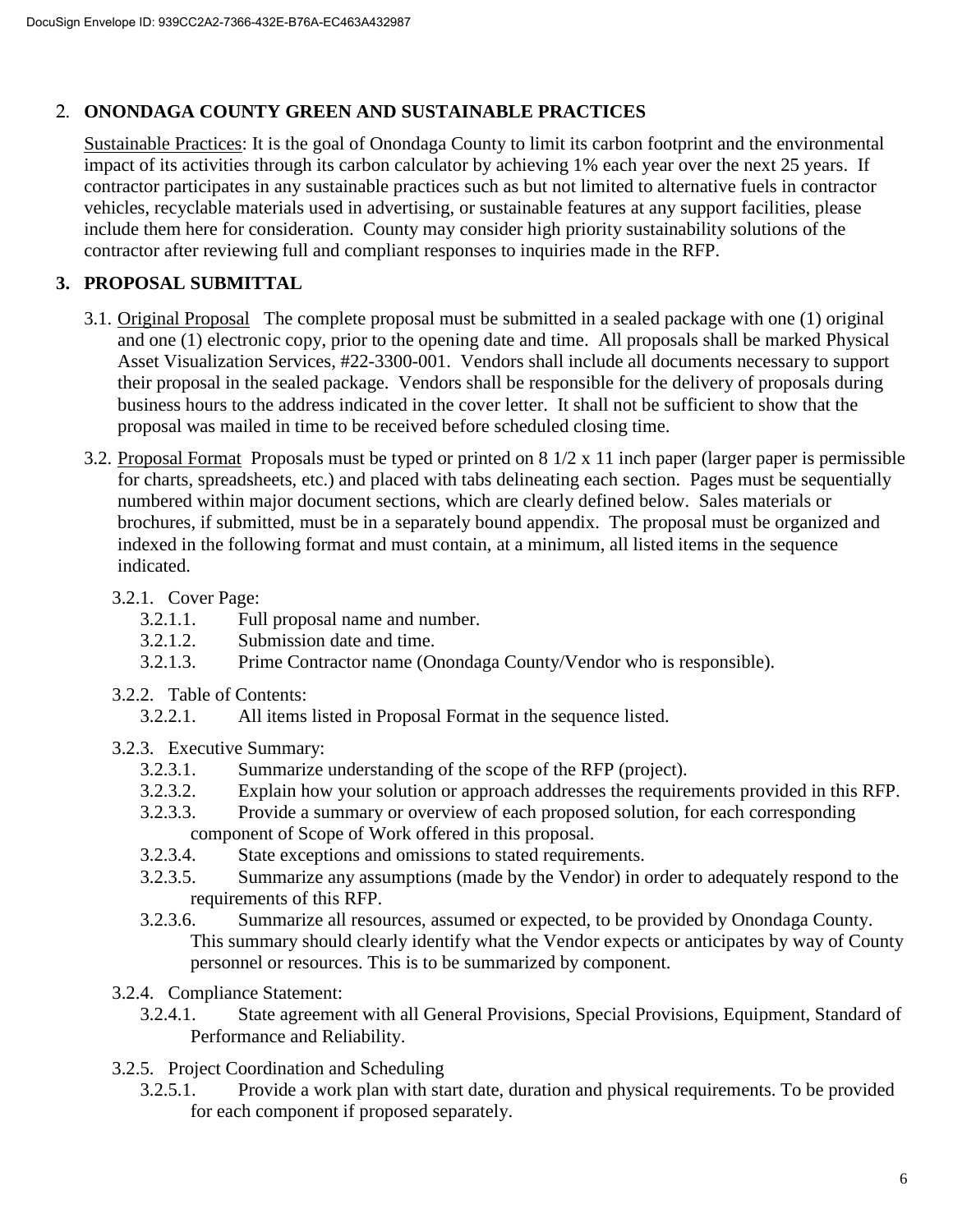3.2.6. Vendor Responsibilities

3.2.6.1. Proposal Certification, Verification, and Signature. Proposals not signed by authorized officer of the Vendor's organization will be eliminated.

3.2.6.2. It is the sole responsibility of the VENDOR to assure that they have received the entire Request for Proposal. Proposal and any addenda may be secured by contacting the Division of Purchase.

### **4. QUESTIONS**

- 4.1. During the period between the earliest notice of the RFP to vendors and the contract award, no county employee can accept oral, written, or electronic contact from vendors regarding the procurement, except as authorized in Section 4 of the RFP. All proposals will remain sealed until after the submission deadline.
- 4.2. All questions regarding the RFP must be submitted in writing to:

#### **Daniel Hammer, Director Onondaga County Division of Purchase John H. Mulroy Civic Center, 13th Floor 421 Montgomery Street Syracuse, NY 13202**

4.3. Questions may also be directed by email to [rfp@ongov.net.](mailto:rfp@ongov.net) All questions must be received by the date listed in Section 1.2 (Schedule of Events) of this RFP.

### **5. REIMBURSEMENT/GIFTS**

- 5.1. Denial of Reimbursement The County will not reimburse vendors for any costs associated with the preparation and submittal of any proposal, or for any travel and/or per diem costs that are incurred.
- 5.2. Gratuity Prohibition Vendors shall not offer any gratuities, favors, or anything of monetary value to any official, employee or agent of the County for the purpose of influencing consideration of this proposal.

# **6. GENERAL PROVISIONS**

### 6.1.**DEFENSE, INDEMNIFICATION, AND HOLD HARMLESS**

 To the fullest extent permitted by law, Contractor agrees to indemnify, defend and hold harmless County, and County's agents and employees or any of them from and against suits, claims, actions, liabilities, damages, professional fees, including attorney's fees, costs, court costs, expenses, disbursements or claims of any kind or nature, including by reason of statute or operation of law, for injury to or death of any person or damage to any property (including loss of use thereof) arising out of or in connection with the performance of the Agreement and alleged to be caused in whole or in part by (i) the culpable acts or omissions of the Contractor, it's subcontractors or suppliers, anyone directly or indirectly employed by them or anyone for whose acts they may be liable, or (ii) the breakage or malfunctioning of any tools, supplies, scaffolding or other equipment used by or furnished to Contractor, it's subcontractors or suppliers, anyone directly or indirectly employed by them or anyone for whose acts they may be liable.

This indemnification shall apply regardless of whether or not such claim, damage, loss or expense is caused in part by a party indemnified hereunder. This provision shall not be construed to require the Contractor to indemnify any indemnitee for the negligence of the indemnitee to the extent such negligence proximately caused the damages complained of. Such obligation shall not be construed to negate, abridge, or reduce other rights or obligations of indemnity which would otherwise exist.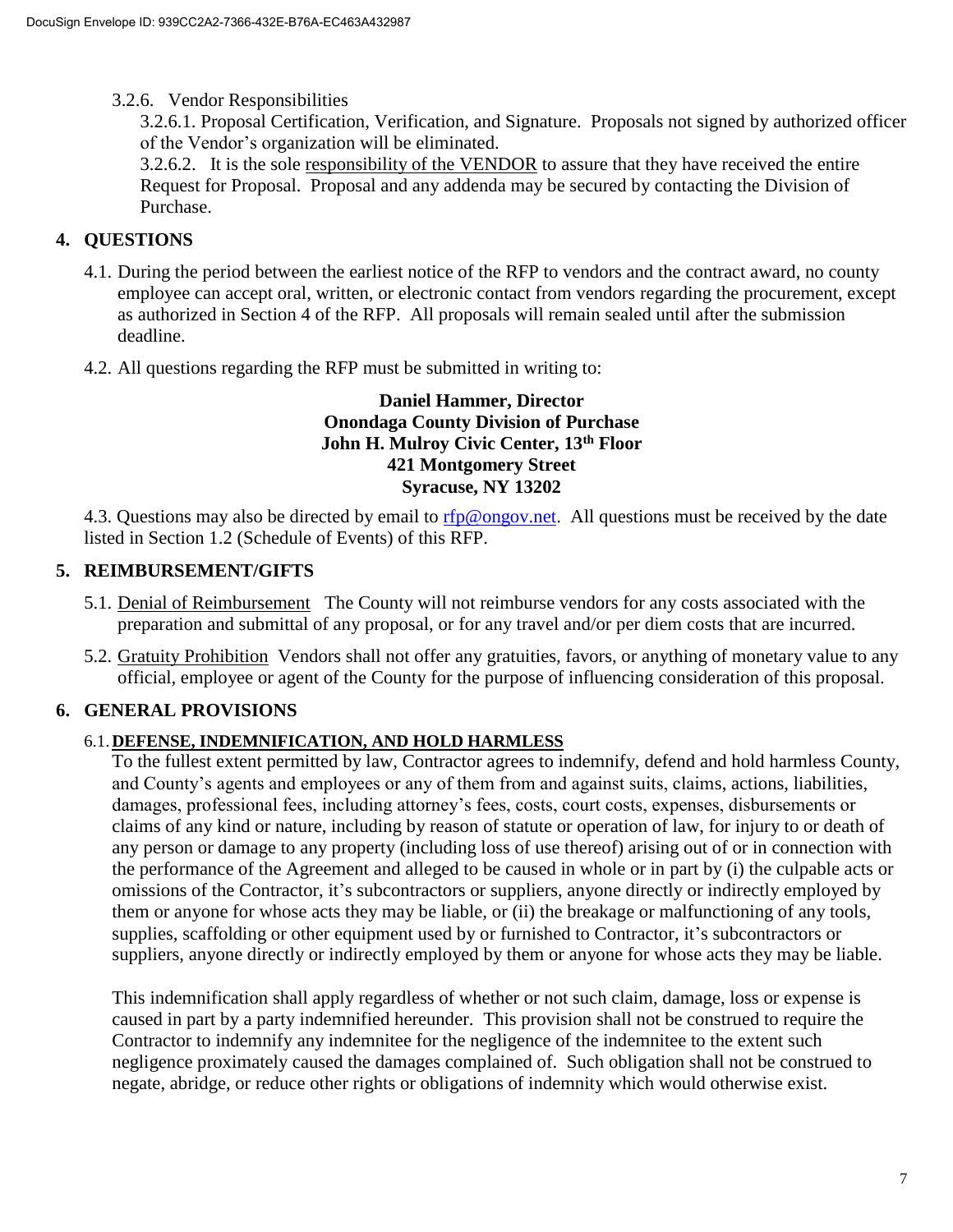#### 6.2. Insurance

6.2.1. Liability Insurance

Contractor shall obtain, from an insurer authorized by a license in force pursuant to the insurance law of the state of New York to do an insurance business in the state of New York and having an A. M. Best Company, Inc. financial strength rating of A- or better and an A. M. Best Company, Inc. financial size category of XV, personal injury liability insurance, as personal injury liability insurance is defined by New York State's Insurance Law § 1113 (a) (13), and property damage liability insurance, as property damage liability insurance is defined by New York State's Insurance Law § 1113 (a) (14), covering and applying to legal liability of the insured for damages, and to loss, damage, or expense incident to a claim of such liability, arising out of the death or injury of any person or out of injury to the economic interests of any person as the result of negligence in the rendering expert, fiduciary, or professional service or out of the loss or destruction of or damage to property, that occurs in the performance of, or in connection with, or collateral to, this agreement.

- 6.2.2. Contractor shall obtain the personal injury liability insurance and the property damage liability insurance by insurance contract or contracts, as insurance contract is defined by New York State's Insurance Law § 1101 (a) (1), specified and described in this agreement. Each insurance contract shall name Contractor as the insured in its declarations. Each insurance contract, except a professional liability insurance contract, shall be endorsed by the insurer to name, make, and add County as additional insured so as to obligate the insurer to provide the personal injury liability insurance and property damage liability insurance covering and applying to the legal liability of County for damages, as to the legal liability of the insured for damages, and covering and applying to the loss, damage, or expense incident to a claim of the legal liability of County for damages, as to loss, damage, or expense incident to a claim of the legal liability of the insured for damages. Each insurance contract, except a professional liability insurance contract, shall be endorsed by the insurer to obligate the insurer to provide the personal injury liability insurance and property damage liability insurance to County, as primary to, and not seek contribution from, any other insurance available to County by any other insurance contract naming County as the insured. Each insurance contract shall be endorsed by the insurer to obligate the insurer to give County written notice of any termination or substantive change of the insurance contract, at least 30 days before the termination or substantive change, by the insurer's delivering the notice to County's Department of Law, John H. Mulroy Civic Center, 421 Montgomery Street, Syracuse, NY 13202. Each insurance contract shall be approved and accepted by County.
- 6.2.3. Contractor shall obtain these insurance contracts:
	- 6.2.3.1. Commercial general liability insurance contract that shall obligate the insurer to provide personal injury liability insurance and property damage liability insurance, covering and applying to the legal liability of the insured for damages, and to the loss, damage, or expense incident to a claim of the legal liability of the insured for damages, however arising, in a minimum amount \$1 million for each occurrence of, and in a minimum amount of \$2 million for any aggregate of occurrences of, death or injury of any person, or injury to the economic interests of any person, or loss or destruction of, or damage to, property, in each policy period, and be in effect continuously from the day of the making of this agreement through the day which is at least three years after the day of the latest to happen of complete performance, final payment, expiration of any period of warranty, or expiration of any period for correction of work, in the performance of, or in connection with, or collateral to, this agreement.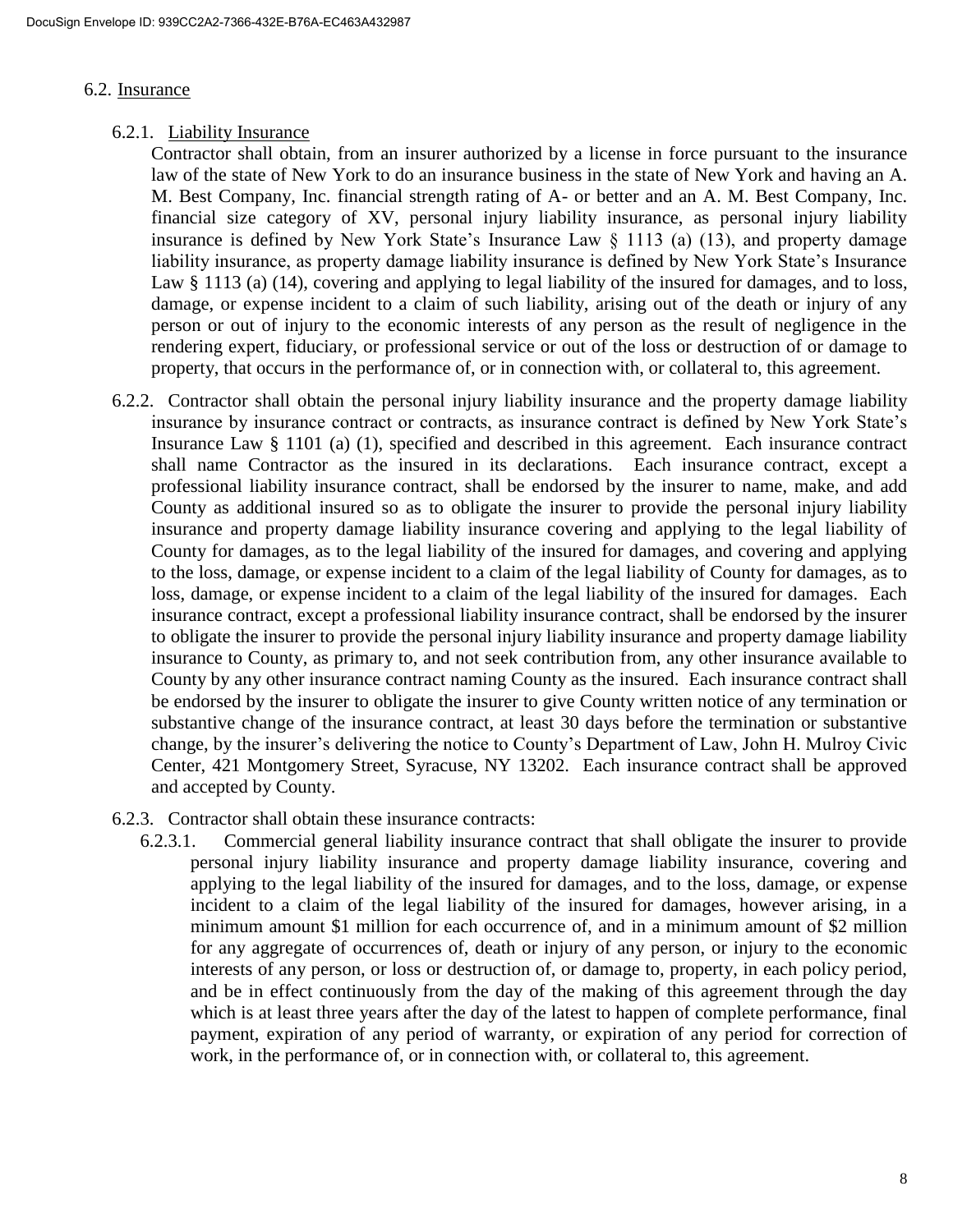- 6.2.3.2. Automobile liability insurance contract that shall obligate the insurer to provide personal injury liability insurance and property damage liability insurance, covering and applying to the legal liability of the insured for damages, and to the loss, damage, or expense incident to a claim of the legal liability of the insured for damages, arising out of the ownership, maintenance, or use of any motor vehicle, as motor vehicle is defined by New York State's Vehicle and Traffic Law § 125, in a minimum amount of \$1 million for each occurrence of death or injury of any person, or injury to the economic interests of any person, or loss or destruction of, or damage to, property, in each policy period, and be in effect continuously from the day of the making of this agreement through the day which is after the day of the latest to happen of complete performance, final payment, expiration of any period of warranty, or expiration of any period for correction of work, in the performance of, or in connection with, or collateral to, this agreement.
- 6.2.3.3. Umbrella liability insurance contract that obligates the insurer to provide personal injury liability insurance and property damage liability insurance, in excess of that personal injury liability insurance and property damage liability insurance provided by any commercial general liability insurance contract, automobile liability insurance contract, and professional liability insurance contract required by this agreement, in a minimum amount of \$1 million for each occurrence of death or injury of any person, or injury to the economic interests of any person, or loss or destruction of, or damage to, property, in each policy period, and be in effect continuously from the day of the making of this agreement through the day which is at least three years after the day of the latest to happen of complete performance, final payment, expiration of any period of warranty, or expiration of any period for correction of work, in the performance of, or in connection with, or collateral to, this agreement.
- 6.2.3.4. Professional liability insurance contract that shall obligate the insurer to provide personal injury liability insurance and property damage liability insurance covering and applying to the legal liability of the insured for damages, and to the loss, damage, or expense incident to a claim of the legal liability of the insured for damages, arising out of the insured's business, trade, occupation, or practice of a profession for which a license is required by a governmental authority of the state of New York, in a minimum amount of \$2 million for each occurrence of, and in a minimum amount of \$4 million for any aggregate of occurrences of, death or injury of any person, or injury to the economic interests of any person, or loss or destruction of, or damage to, property death or injury of any person, or injury to the economic interests of any person, or loss or destruction of, or damage to, property, in each policy period, and be in effect continuously from the day of the making of this agreement through the day which is at least three years after the day of the latest to happen of complete performance, final payment, expiration of any period of warranty, or expiration of any period for correction of work, in the performance of, or in connection with, or collateral to, this agreement.
- 6.2.3.5. Contractor shall deliver to County's Department of Law, before this agreement may be made or performed, and from time to time as is reasonable, as evidence that Contractor has obtained the insurance as required by this agreement, both a form certificate of insurance approved for use by New York's superintendent of insurance which identifies the insurance contracts obtained by Contractor and copies of the declarations of each insurance contract referred to in the form certificate of insurance. At the request of County, Contractor shall deliver to County's Department of Law a copy of any insurance contract required by this agreement.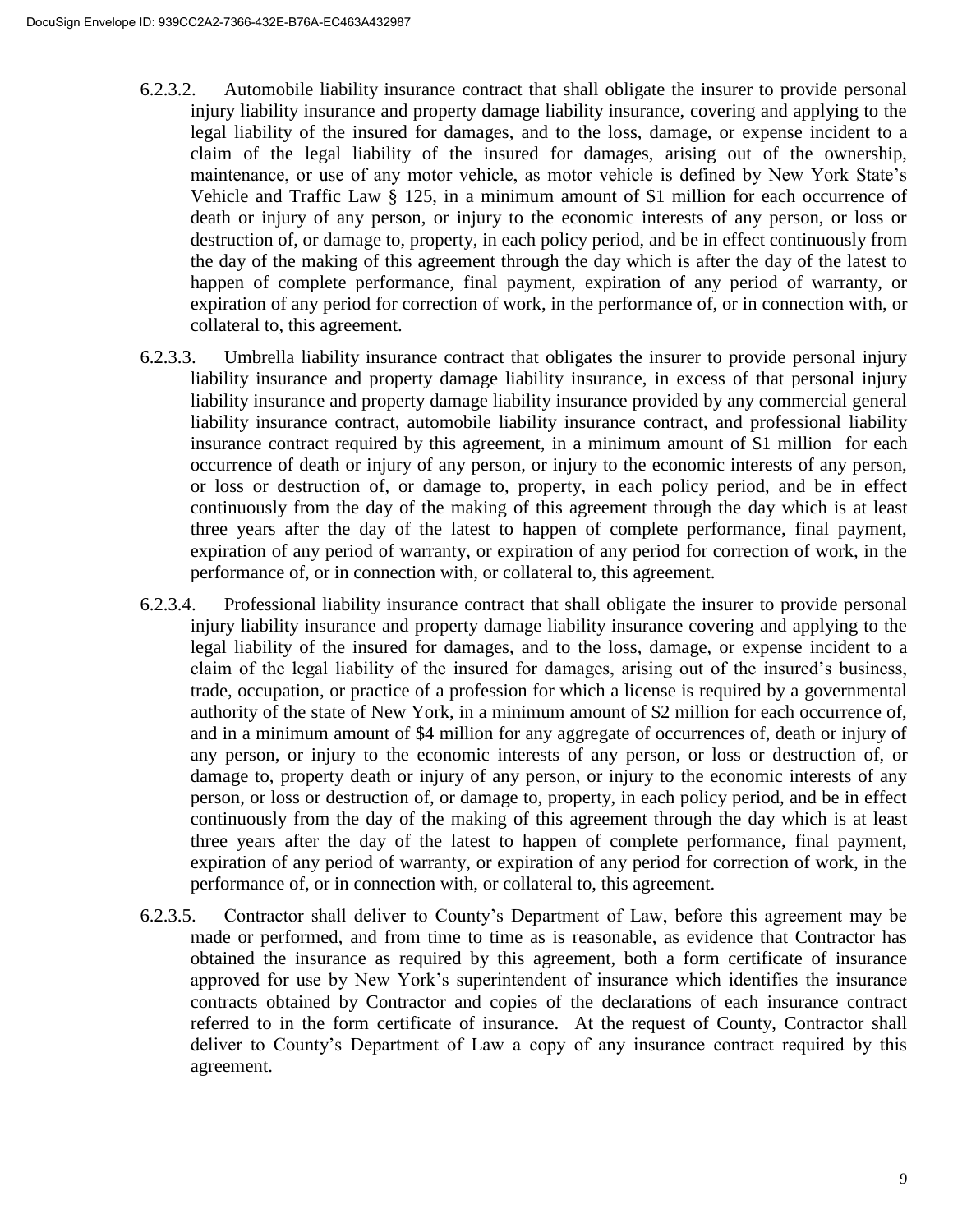### 6.2.4. WORKERS' COMPENSATION AND DISABILITY BENEFITS

- 6.2.4.1. This agreement shall be void and of no effect unless Contractor and other person or entity making or performing this agreement shall secure compensation for the benefit of, and keep insured during the life of this agreement, the employees engaged thereon, in compliance with the provisions of the New York State workers' compensation law.
- 6.2.4.2. Contractor shall show, before this agreement may be made or performed, and at all times during the life of this agreement, that Contractor, and other person or entity performing this agreement, is in compliance with the provisions of the New York State workers' compensation law, by Contractor's delivering to County's Department of Law that New York State Workers' Compensation Board (Board) form or State Insurance Fund (Fund) form described in one of the following subparagraphs numbered 1, 2, 3, or 4, and that Board form described in one of the following subparagraphs numbered 5, 6, or 7:
	- 6.2.4.2.1. 1. Board form C-105.2 (Fund form U-26.3, if the insurer is the State Insurance Fund), subscribed by the insurer, showing that Contractor, and other person or entity making or performing this agreement, has secured compensation, as workers' compensation insurance, for the benefit of all employees, in compliance with the provisions of the New York State workers' compensation law.
	- 6.2.4.2.2. 2. Board form SI-12, completed by Board's self-insurance office and approved by Board's secretary, showing that Contractor, and other person or entity making or performing this agreement, has secured compensation, as Board approved workers' compensation self-insurance, for the benefit of all employees, in compliance with the provisions of the New York State workers' compensation law.
	- 6.2.4.2.3. 3. Board form GSI-105.2, completed by the group self-insurance administrator, showing that Contractor, and other person or entity making or performing this agreement, has secured compensation, by being a participant in a workers' compensation group selfinsurance plan, for the benefit of all employees, in compliance with the provisions of the New York State workers' compensation law.
	- 6.2.4.2.4. 4. Board form CE-200 bearing an exemption certificate number issued by Board, showing that Contractor, and other person or entity making or performing this agreement or the Work is not required to secure compensation for the benefit of all employees, in compliance with the provisions of the New York State workers' compensation law.
	- 6.2.4.2.5. 5. Board form DB-120.1, subscribed by the insurer, showing that Contractor, and other person or entity making or performing this agreement has secured the payment of disability benefits, as disability benefits insurance, for the benefit of all employees, in compliance with the provisions of the New York State workers' compensation law.
	- 6.2.4.2.6. 6. Board form DB-155, completed by Board's self-insurance office and approved by Board, showing that Contractor, and other person or entity making or performing this agreement, has secured disability benefits, as Board approved disability benefits selfinsurance, for the benefit of all employees, in compliance with the provisions of the New York State workers' compensation law.
	- 6.2.4.2.7. 7. Board form CE-200 bearing an exemption certificate number issued by Board, showing that Contractor, and other person or entity making or performing this agreement is not required to secure disability benefits for the benefit of all employees, in compliance with the provisions of the New York State workers' compensation law.
- 6.3. Assignment Contractor is prohibited from assigning, transferring, conveying, subletting, or otherwise disposing of this agreement, or Contractor's right, title, or interest in this agreement, or Contractor's power to execute this agreement, to any other person or entity without the previous consent in writing of County.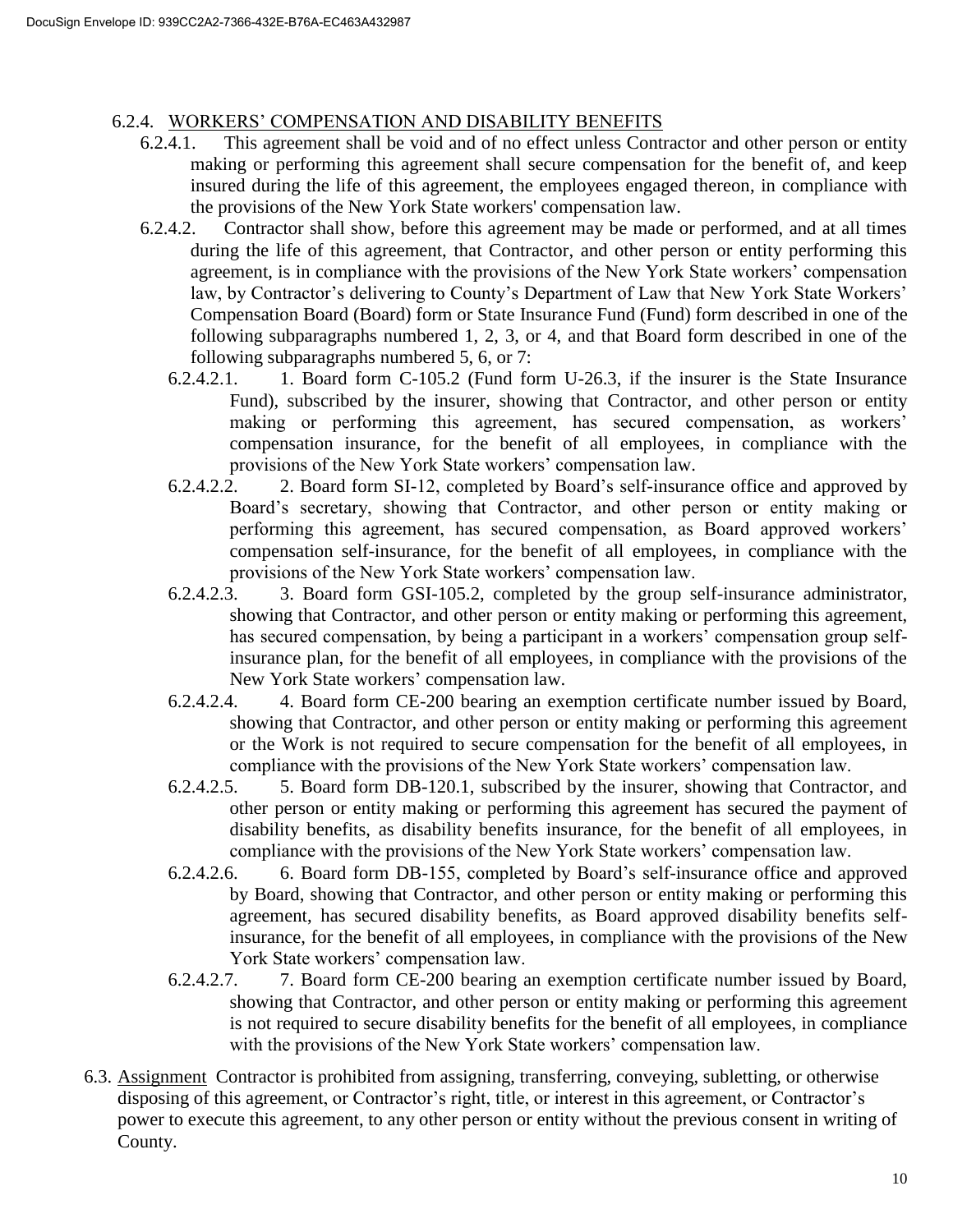- 6.4. Independent Contractor Contractor is an independent contractor. Neither Contractor, nor Contractor's officers, employees, agents, or servants shall hold themselves out as, or claim to be, officers, employees, agents, or servants of County.
- 6.5. Conflict of Interest At the time Contractor submits a response, or if no response is submitted, prior to performing any services under this agreement, Contractor shall deliver to County's Department of Law, the attached affidavit certifying that Contractor has no interest and will not acquire any interest, direct or indirect, that would conflict in any manner or degree with the performance of services to County. The affidavit shall further state that in rendering services to County no persons having any such interest shall be employed by Contractor. Contractor assumes full responsibility for knowing whether Contractor's officers, employees, agents, or servants have any such interest and for certifying the absence of such conflict to County.

During the course of performing services for County, Contractor shall disclose immediately to County, by affidavit, every known or apparent conflict of interest and every ostensible or potential conflict of interest of Contractor, Contractor's officers, Contractor's employees, Contractor's agents, and Contractor's servants. The duty to disclose is a continuing duty. Such disclosure is a material obligation of this agreement and Contractor's failure to comply with these provisions affords County the right to pursue any and all remedies for breach of agreement. In the event of an apparent or actual conflict of interest during the course of performance, Contractor shall suspend all work and services, and County's payments to Contractor shall be suspended pending final approval by County or County's Board of Ethics. If the conflict cannot be resolved to the satisfaction of County, County may terminate the agreement by written notice. Nothing herein shall be construed as limiting or waiving County's right to pursue damages or other remedies.

A conflict of interest includes any circumstance which might influence or appear to influence the judgment of Contractor, and Contractor shall disclose the same. Contractor shall disclose further the acceptance of compensation, monetary or otherwise, from more than one (l) payor or party for services on the same project or related project. Contractor shall disclose further the direct or indirect solicitation or acceptance of financial or other consideration from parties other than County for work on the project to which this agreement pertains. If applicable, Contractor shall disclose further the direct or indirect acquisition of any interest in the real estate which is the subject of the project, or in the immediate vicinity thereof. A conflict of interest of Contractor's officers, Contractor's employees, Contractor's agents, or Contractor's servants shall be deemed a conflict of interest of Contractor, giving rise to the duty to disclose.

Contractor shall not disclose any data, facts or information concerning services performed for County or obtained while performing such services, except as authorized by County in writing or as may be required by law.

- 6.6. Account Representative The successful Vendor shall appoint, by name, a company representative who shall be responsible for servicing this account. The representative shall be responsible to provide the services required to insure that the account would be administered in an organized systematic manner.
- 6.7. Responsiveness Vendors are expected to examine specifications, schedules and instructions included in the package. Failure to do so will be at the Vendor's risk.
- 6.8. Effective Dates of Proposal All terms, conditions and costs quoted in the Vendor's response will be binding on the vendor for 180 days from the last date to submit the proposal.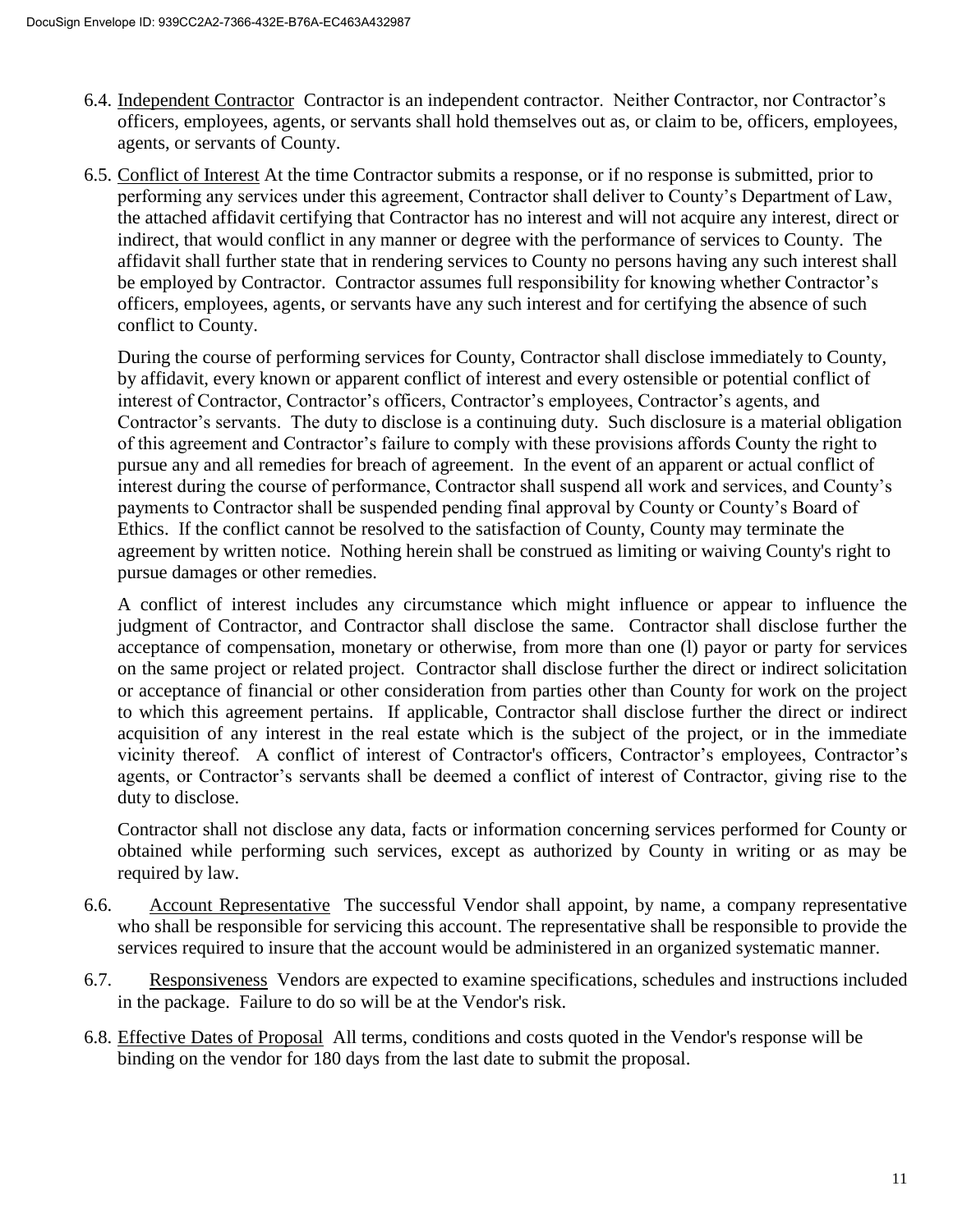- 6.9. Advertising Award The successful Vendor must receive written approval from the County before advertising the award of the contract or the services to be provided under the contract. The Vendor agrees not to refer to awards in commercial advertising in such a manner as to state or imply that the firm or its services are endorsed or preferred by the County.
- 6.10. Beginning Work The successful Vendor will not commence any work, which could be billed, until a valid contract has been executed between the Vendor and the County.
- 6.11. Statement of Assumptions The Vendor will clearly describe any assumptions made (by them) in order to successfully complete the proposal. These assumptions include, but are not limited to, any assumptions that Onondaga County will provide space, people, materials and other resources, etc.
- 6.12 Contract The contract between the County and the Vendor shall include:
	- 6.12.1 The Request for Proposal (RFP) and any amendments thereto, and the proposal submitted by the contractor in response to the RFP. In the event of a conflict in language between the RFP and the proposal, the provisions and requirements set forth and/or referenced in the RFP shall govern. Onondaga County reserves the right to clarify any contractual relationship in writing with the concurrence of the contractor, and such written clarification shall govern in case of conflict with the applicable requirements stated in the RFP or the contractor's proposal. In all other matters not affected by the written clarifications, if any, the RFP shall govern.
	- 6.12.2 The standard Onondaga County Vendor contract, a copy of which is available upon request.
- 6.13 Extensions and Amendment Contract will be for one (1) year(s) with two (2) possible one (1) year extensions requiring mutual consent of the County and the Vendor. In performing the Contract, both parties agree to comply with all applicable state, federal, and local laws, rules and regulations.
- 6.14 Replacement Contract In the event a replacement contract is not issued, any contract let and awarded hereto under by the County may be extended unilaterally by the County, for an additional period of one month, upon notice to the contractor, with the same terms and conditions as the original contract. With the concurrence of the vendor this extension may be for a period of up to three months, however the extension terminates should the replacement contract be issued in the interim. The County reserves the right to unilaterally extend such contract for an additional period of one month, upon notice to the contractor, with the same terms and conditions as the original contract. With the concurrence of the vendor this extension may be for a period of up to three months.
- 6.15 Audit The County or any of their duly authorized representatives shall have access to any books, documents, papers, and records of contractor which are directly pertinent to the Contract for the purpose of making audit, examination, excerpts, and transactions.
- 6.16 Ownership of Documents/Work Product It is agreed that all finished or unfinished documents, data, or reports, prepared by contractor under the Contract shall be considered the property of the County, and upon completion of the services to be performed, or upon termination of the Contract for cause, or for the convenience of the County, will be turned over to the County.
- 6.17 Proprietary Information All RFP materials are subject to a Freedom of Information Request under the New York State Public Officers Law. If any request is received regarding this RFP, you will be afforded the opportunity to submit justification to exempt any section you have identified in your proposal as proprietary. The county will not accept any request by a potential vendor to declare the whole RFP response as proprietary, or to declare any pricing pages as proprietary. The county reserves the right to determine whether the proposal will be released in whole or in part.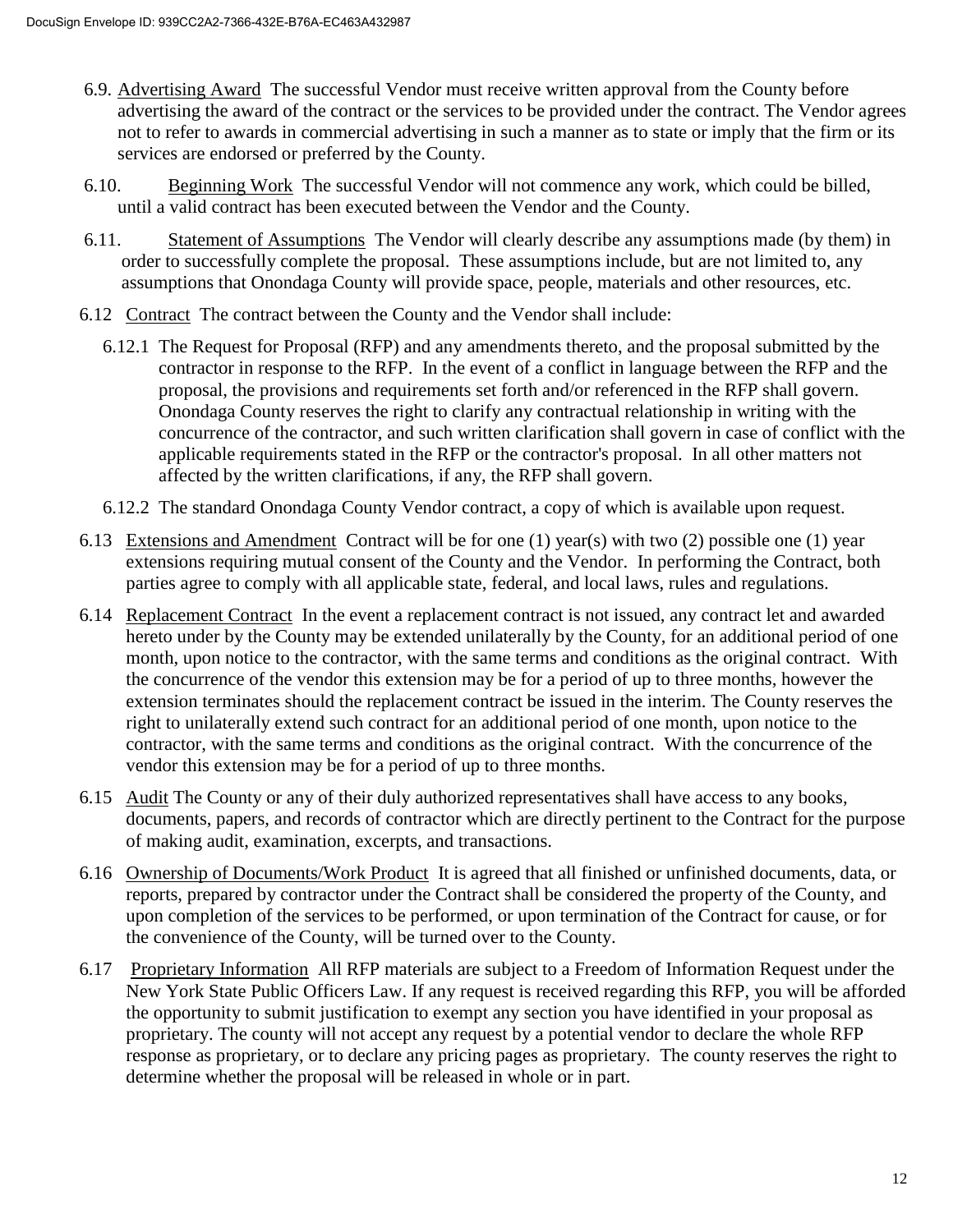- 6.18 Appropriations This agreement is executory only to the extent of the monies appropriated and available for the purpose of this agreement and no liability on account thereof shall be incurred by County beyond monies appropriated and available for the purpose thereof.
- 6.19 Funding Onondaga County warrants that the funds are available during the current fiscal period, and that the County shall use its best efforts to obtain funds to make payments in each subsequent fiscal period through the end of the contract term. If a funding request to the Legislative body for any part of the contract term is denied, the County may terminate the contract on the last day of the fiscal period for which funds have been appropriated.
- 6.20 Governing Law: This Agreement shall be governed by and construed in accordance with the laws of the State of New York, without giving effect to otherwise applicable principles of conflicts of law. For legal disputes, venue shall be a court of competent jurisdiction in Onondaga County, and Contractor consents to such jurisdiction. County does not agree to arbitration.

### 6.21 Preparation of Proposal

- 6.21.1 No proposal will be considered which modifies, in any manner, any of the provisions, specifications or minimum requirements set forth in the Request for Proposal.
- 6.21.2 In case of error in the extension of prices in the proposal, unit prices will govern.
- 6.21.3 Vendors are expected to examine special provisions, specifications, schedules and instructions included in this request. Failure to do so will be at the Vendor's risk.
- 6.21.4 Failure to respond (i.e. submission of a proposal, or notice in writing that you are unable to offer but wish to remain on the active mailing list) to Request for Proposals will be understood by the Onondaga County to indicate a lack of interest and will result in the removal of the firm's name from the applicable mailing list.

# **7. SCOPE OF SERVICE**

- 7.1. Introduction- Project Background Onondaga County is seeking proposals for Physical Asset Visualization Services for various County Facilities utilizing panoramic photogrammetry hardware and software techniques/methodologies. Each deliverable provided to the County shall provide a detailed panoramic photogrammetric model of the interior and exterior of the facilities identified herein that also digitally integrates into the County's existing asset management system and other digital assets the County maintains. The end product shall be capable of running on any standard commercial web browser platform and not require the County to purchase or subscribe to any software products for functionality. The specific Scope of Services shall be as defined in this document. Asset visualization services are currently needed for the 2 facilities list below, but the County will likely need additional visualization services for other assets moving forward. Each proposal should respond with qualifications and pricing for the specific facilities listed below, and also price per hour for potential future services.
	- 7.1.1. Facilities
	- i. Metro Wastewater Treatment Plant Digester Control House and Solids Handling Facility (650 Hiawatha Blvd W Syracuse, NY 13204)
	- ii. West Side Pump Station (265 Restoration Way, Geddes, NY 13204)
	- iii. Relevant documentation regarding each facility is provided in Attachment A
- 7.2.Specific Services to be Performed
	- 7.2.1. Conduct a kick-off meeting with County staff to review and obtain existing information regarding the facilities identified in this Scope of Services and discuss features and functionality to be incorporated into the Model. At this meeting, project contacts, responsibilities, scope of work, document distribution, project schedule, and requirements shall be discussed and agreed upon. The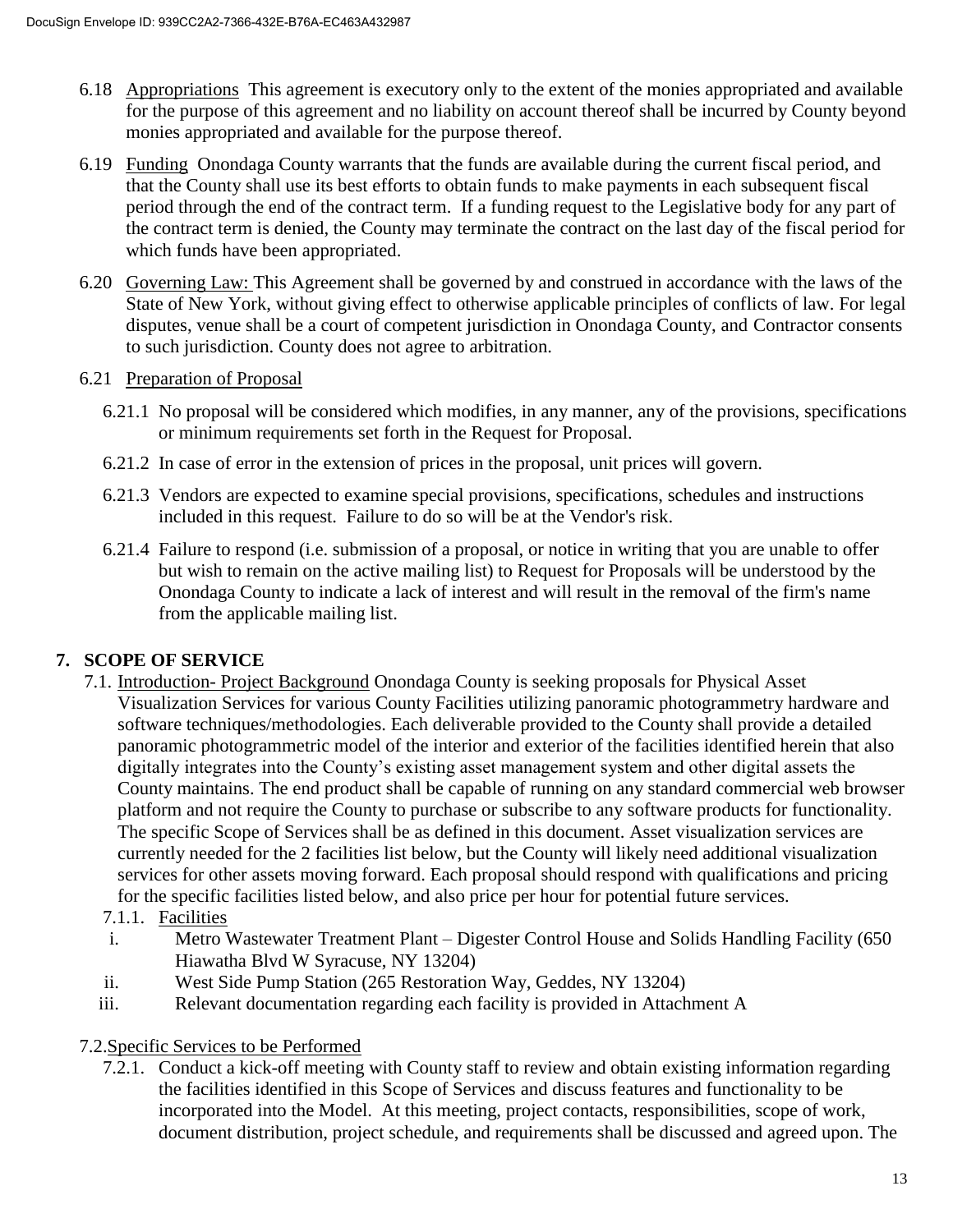meeting shall be attended by at least two (2) of the vendor's personnel who will be directly involved in the project. Assume the meeting will be two (2) hours. The Vendor shall prepare and distribute minutes of the meeting within ten (10) days of the meeting.

- 7.2.2. Conduct field visits of facilities to obtain data and information necessary for preparation of the Model.
- 7.2.3. Develop a Model for each facility that provides the following features and functionalities:
- i. Provide a panoramic photo-realistic representation of the interior and exterior of the facilities. All photos should be the equivalent of 20 MP and be provided in a raw format such as JPEG, PNG, BMP, TIFF, or GIF. The use of stitching software in conjunction with a 360 degree camera is acceptable.
- ii. Pictures shall be taken on all levels of the structures including roofs and all sides of the exterior. A specific asset nameplate picture shall be taken and linked to each asset. Pictures shall be taken inside of confined spaces and the Vendor shall provide details within their proposal detailing how this will be accomplished. All health and safety planning and equipment are the responsibility of the Vendor.
- iii. Provide the user the ability to electronically navigate through interior and exterior of the facility in a seamless and comprehensive fashion.
- iv. Incorporate the use of electronic floor plans and site plans to provide supplemental navigational and positional representation of the user's location within and outside of the facility and at each floor level inclusive of the roof(s). Floor plans are provided in Attachment A of this RFP.
- v. Illustrate the location of mechanical, electrical, and other equipment in the County's existing Maximo asset management system. Attachment B provides a list of the existing Assets to be included in the Model.
- vi. Allow the user to open the applicable Maximo asset management data through interaction in the Model through the use of hotspots in the Model. Hotspots will utilize URLs to open Maximo.
- vii. Allow the user to electronically access from within the model other information associated with the facility such as design, construction, operation, maintenance, and training documentation that the County may have for the facility.
- viii. Allow the user to open the full photogrammetric model from Maximo using unique URLs for specified locations with the Model.
	- 7.2.4. The Model shall not rely on the use of any proprietary hardware, picture, or data formats.
	- 7.2.5. The Model shall have the capability to fully function in a standard web-based browser and shall not require the County to purchase or subscribe to any software products.

# 7.2.6. Training

- i. The Vendor shall provide a demonstration to a small group of WEP staff to show the functionality and overall setup of the Model. In addition, the Vendor shall provide a virtual training video on the use of the model for WEP to distribute to users.
- ii. Two (2) training sessions of one (1) hour each shall be held with the County to document how to use the camera, update images and, the model. As part of this training the Vendor shall discuss and review ways to archive older models.
- iii. Training should include how to use all facets of the program, including uploading pictures, tagging, maintenance, etc.